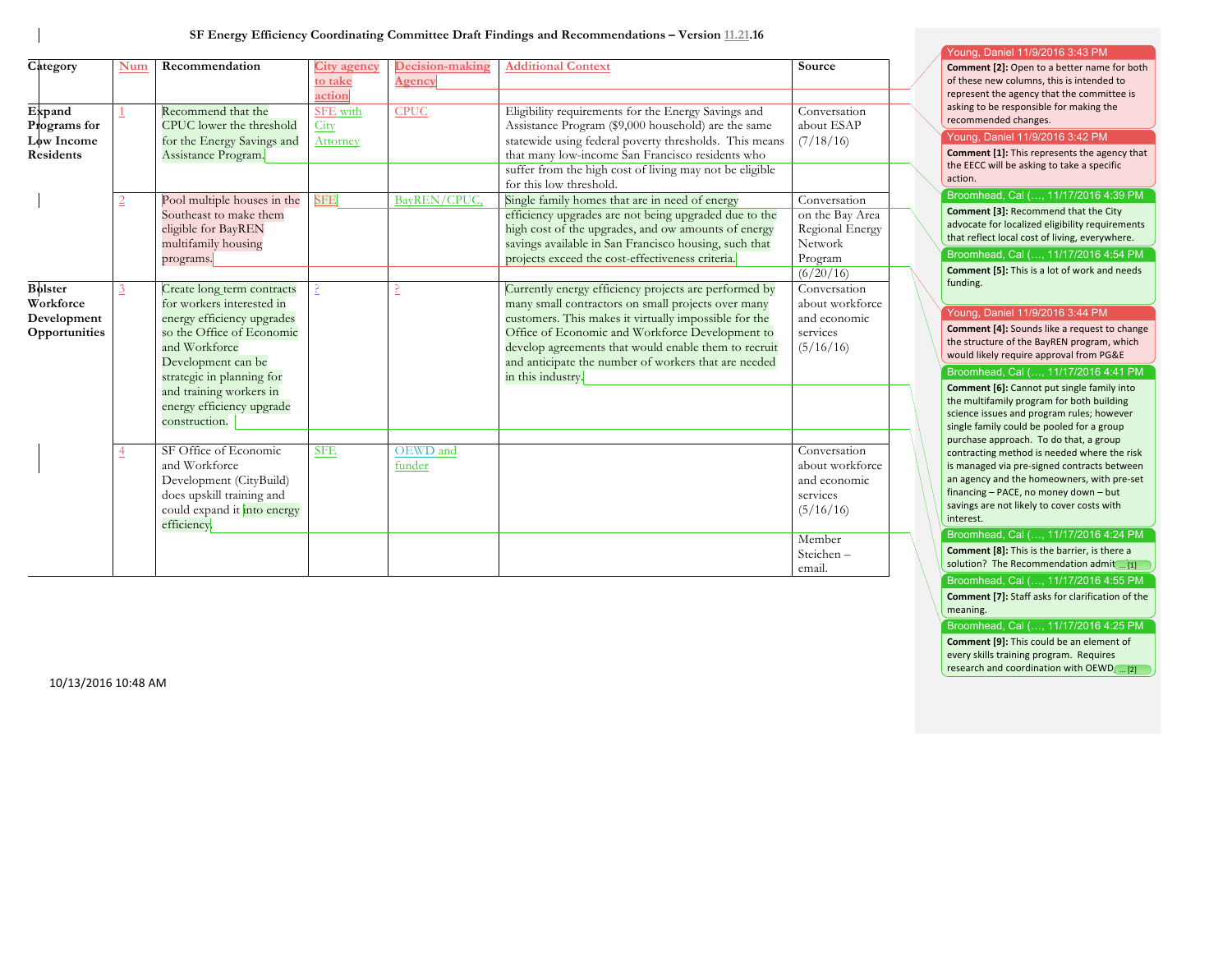| <b>Increase</b><br>Financing for<br>Small<br><b>Businesses</b> |                        | Create on-bill repayment<br>for small businesses for<br>projects below \$5,000.                                                                             | <b>SFE</b>               | PG&E and<br><b>SFPUC</b>                    | Small business owners receiving energy efficiency<br>upgrades are responsible for paying whatever is not<br>covered by rebates which averages around 22% of the<br>projects cost. Currently on bill repayment has a \$5,000                                                                                                                                                                                                                                                                                                                                         | Conversation<br>about small<br>business sector<br>(5/16/16)                                    | Broomhead, Cal (, 11/17/2016 5:01 PM<br>Comment [10]: SFE has set up a micro-loan<br>program. SFPUC/CPSF is working to add on-<br>bill repayment.<br>Broomhead, Cal (, 11/17/2016 5:04 PM                                                                                                                                                                                                                                                               |
|----------------------------------------------------------------|------------------------|-------------------------------------------------------------------------------------------------------------------------------------------------------------|--------------------------|---------------------------------------------|---------------------------------------------------------------------------------------------------------------------------------------------------------------------------------------------------------------------------------------------------------------------------------------------------------------------------------------------------------------------------------------------------------------------------------------------------------------------------------------------------------------------------------------------------------------------|------------------------------------------------------------------------------------------------|---------------------------------------------------------------------------------------------------------------------------------------------------------------------------------------------------------------------------------------------------------------------------------------------------------------------------------------------------------------------------------------------------------------------------------------------------------|
| Upgrades                                                       | $6 \overline{6}$<br>7. | Move towards the (whole<br>building) multifamily<br>BayREN model for<br>Commercial Energy Watch<br>programs<br>City recommend CPUC<br>and PG&E allow Energy | <b>SFE</b><br><b>SFE</b> | PG&E (possibly<br>also CPUC?)<br>PG&E, CPUC | loan amount minimum which precludes small<br>businesses from the program since some of them do<br>not have the cash to pay the co-pay up front.<br>Under the BayREN model there is more flexibility for<br>the San Francisco Department of the Environment to<br>provide energy efficiency upgrades versus the Energy<br>Watch program which has more stringent restrictions<br>preventing looking at comprehensive upgrades for the<br>customer.<br>The rebate amount available to the commercial sector<br>is only for changes that are made that surpass current | Conversation<br>about small<br>business sector<br>(5/16/16)<br>Conversation<br>on the Bay Area | Comment [11]: SFE is recently received<br>USDOE grant to develop the tools needed<br>similar to what was done for the BayREN MF<br>programs. The grant will also perform pilot<br>projects to verify the tools. If successful, SFE<br>expects CPUC will fund continuation.<br>Decker, Jordan 11/9/2016 3:45 PM<br>Comment [12]: This sounds like a request for<br>whole building savings to be made eligible<br>under the SF Energy Watch programming - |
|                                                                |                        | Watch clients to receive<br>actual not deemed savings.                                                                                                      |                          |                                             | code. This means that businesses far behind code are<br>not eligible to receive incentives for the savings coming<br>up to code; therefore, the incentives are relatively small<br>compared to the cost.                                                                                                                                                                                                                                                                                                                                                            | Regional Energy<br>Network<br>Program<br>$(6/20/16 -$<br>56:00                                 | Young, Daniel 11/9/2016 11:45 AM<br>Comment [13]: Ultimately, PG&E answers to<br>CPUC on this.<br>Decker, Jordan 11/9/2016 3:46 PM<br>Comment [14]: It may be worth noting that<br>there are current v. actual savings issue was                                                                                                                                                                                                                        |
|                                                                | 8                      | Form a model in which<br>independent businesses of<br>similar type can be<br>considered together in<br>terms of energy savings.                             | <b>SFE</b>               | Small businesses                            | Small businesses are not seeing the same subsidies as<br>large buildings and businesses because they are using<br>less energy. This is in fact the same problem<br>independent grocers face in competition in wholesale<br>purchasing and retail pricing with Formula Retails like<br>Walgreens who may be ordering less product (or using<br>less energy per individual location) but have bulk<br>purchasing power and are considered cumulatively in<br>their numbers                                                                                            | Member<br>Zouzounis-<br>email.                                                                 | brought before to the CPUC last year by AB<br>802 and SB 350, and that the CPUC released a<br>white paper this summer exploring how to<br>change the baselines for EE programs funded<br>by public goods charge funds. A<br>recommendation could be that SFE/others<br>stay on top of this proceeding?<br>Young, Daniel 11/9/2016 1:49 PM<br>Comment [15]: Similar to comment on No. 2                                                                  |
| Streamline<br>the Process<br>for Upgrades                      | 9                      | Increased outreach on<br>existing energy efficiency<br>programs from various city<br>agencies.                                                              | <b>SFE</b>               | City agencies                               | There are many opportunities for encouraging energy<br>efficiency upgrades when individuals come into contact<br>with the City including at the City Assessors Office<br>and Small Business Office.                                                                                                                                                                                                                                                                                                                                                                 | Conversation<br>about small<br>business sector<br>(5/16/16)                                    | above.<br>Broomhead, Cal (, 11/17/2016 5:16 PM<br>Comment [16]: Group purchasing for EE has<br>numerous barriers. Small businesses would<br>have to sign a binding contract that is then bid                                                                                                                                                                                                                                                            |
|                                                                | 10                     | Create benchmarking for<br>multifamily buildings.                                                                                                           | <b>SFE</b>               | Board of<br>Supervisors/Mayor               | The City already has a benchmarking ordinance for the<br>commercial sector that allows the City to analyze<br>energy usage for certain businesses - this currently<br>does not extend to multifamily buildings.                                                                                                                                                                                                                                                                                                                                                     | Member<br>Jamdar.<br>Discussion of<br>energy                                                   | out to get the lowest cost. An SFE contractor<br>or a local community development<br>corporation might be the aggregating<br>organization to hold the contracts.                                                                                                                                                                                                                                                                                        |
|                                                                | 11                     | Modify San Francisco's<br>historical preservation                                                                                                           |                          |                                             |                                                                                                                                                                                                                                                                                                                                                                                                                                                                                                                                                                     | efficiency matrix<br>(5/16/16)<br>Member<br>Kaufman-                                           | Decker, Jordan 11/9/2016 3:46 PM<br>Comment [17]: There is a metering issue with<br>multifamily buildings that makes<br>benchmarking currently infeasible (without<br>meter investments). Some of this may [ [3]                                                                                                                                                                                                                                        |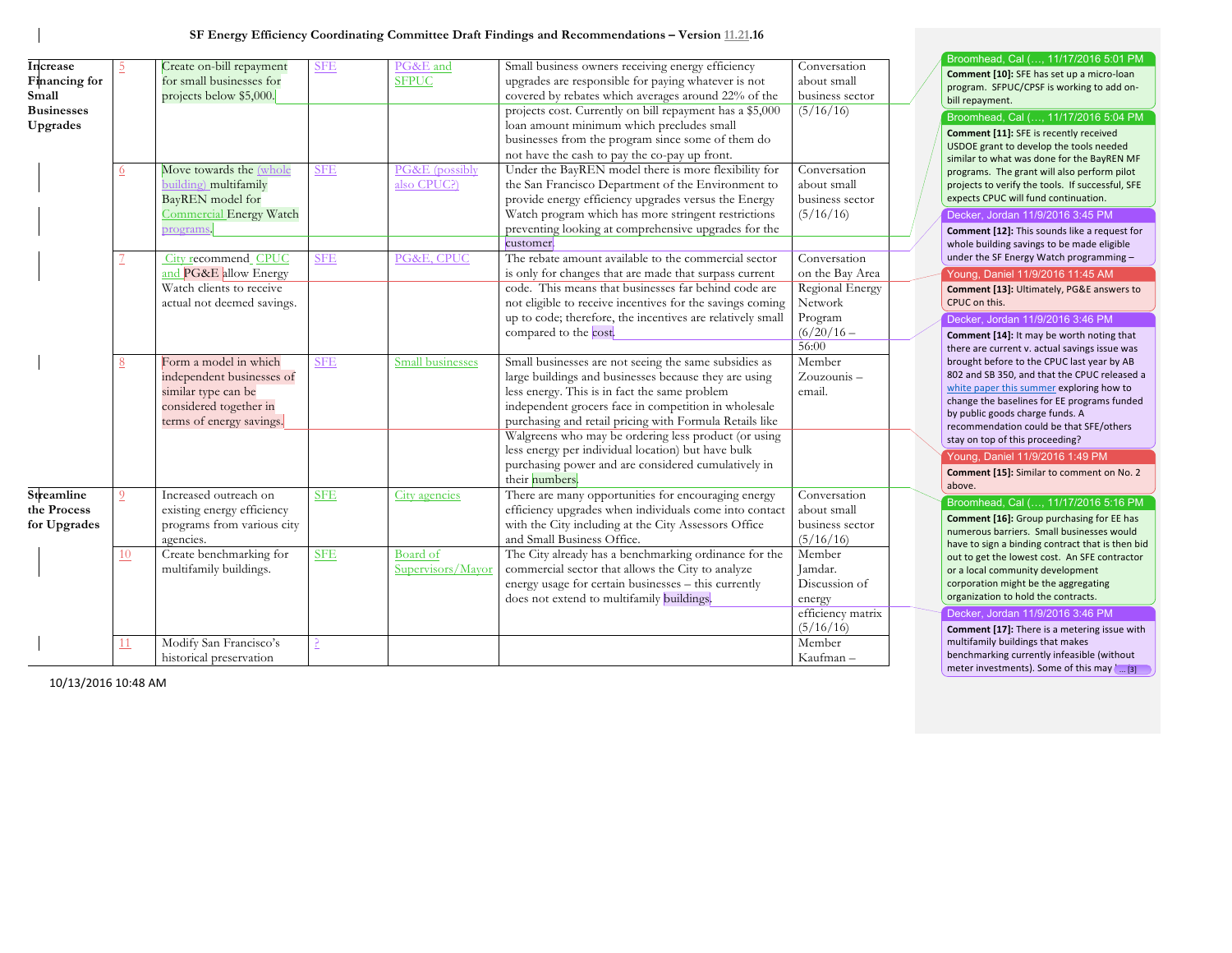|        |    |                                                         |            |             |                                                                                                             |                 | Broomhead, Cal (, 11/17/2016 5:26 PM                                                      |
|--------|----|---------------------------------------------------------|------------|-------------|-------------------------------------------------------------------------------------------------------------|-----------------|-------------------------------------------------------------------------------------------|
|        |    | requirements to <b>better</b>                           |            |             |                                                                                                             | email.          | Comment [18]: Needs specificity. Most EE                                                  |
|        |    | enable efficiency and                                   |            |             |                                                                                                             |                 | measures are usually not an issue. Specific                                               |
|        |    | renewables.                                             |            |             |                                                                                                             |                 | issues may be windows, doors, and any other<br>exterior façade features. Solar panels are |
|        | 12 | San Francisco Public                                    |            |             | The San Francisco Department of the Environment                                                             | Discussion of   | allowed on all buildings and would only be an                                             |
|        |    | Utilities Commission                                    |            |             | currently operates multiple private sector energy                                                           | CCAs            | issue in federally designated historic buildings.                                         |
|        |    | continue to work with the                               |            |             | efficiency programs providing services to thousands of                                                      | (9/19/16)       | Young, Daniel 11/8/2016 3:28 PM                                                           |
|        |    | San Francisco Department<br>of the Environment on       |            |             | businesses, property managers, building owners and                                                          |                 | Comment [19]: This is redundant to #14                                                    |
|        |    | CleanPowerSF energy                                     |            |             | tenants in multiple languages throughout the city since<br>2001 (current funding through BayREN, PG&E, CEC, |                 | below.                                                                                    |
|        |    | efficiency programs.                                    |            |             | and USDOE) SFPUC has knowledge, infrastructure                                                              |                 | Mitchell, Lori 11/9/2016 3:58 PM                                                          |
|        |    |                                                         |            |             | and track record to develop and implement energy                                                            |                 | Comment [20]: Both SFE and SFPUC have                                                     |
|        |    |                                                         |            |             | efficiency for municipal buildings.                                                                         |                 | experience in running EE programs.                                                        |
|        | 13 | San Francisco Public                                    | SFPUC and  | SFPUC / SFE |                                                                                                             | Member          | Broomhead, Cal (, 11/17/2016 5:46 PM                                                      |
|        |    | Utilities Commission and                                | <b>SFE</b> |             |                                                                                                             | Steichen-       | Deleted: has and                                                                          |
|        |    | the San Francisco                                       |            |             |                                                                                                             | email.          | Broomhead, Cal (, 11/17/2016 5:46 PM                                                      |
|        |    | Department of the                                       |            |             |                                                                                                             |                 | Deleted: together have                                                                    |
|        |    | Environment work with                                   |            |             |                                                                                                             |                 | Patane, Angela 11/8/2016 4:46 PM                                                          |
|        |    | other CCAs on lessons                                   |            |             |                                                                                                             |                 | Deleted: continue to                                                                      |
|        |    | learned for energy                                      |            |             |                                                                                                             |                 |                                                                                           |
|        |    | efficiency and workforce                                |            |             |                                                                                                             |                 | Broomhead, Cal (, 11/17/2016 5:48 PM                                                      |
|        |    | development (e.g.                                       |            |             |                                                                                                             |                 | Deleted: the                                                                              |
|        |    | Richmond Build workforce                                |            |             |                                                                                                             |                 | Broomhead, Cal (, 11/17/2016 5:49 PM                                                      |
|        |    | development program, on-                                |            |             |                                                                                                             |                 | <b>Deleted:</b> programs being developed by<br>CleanPowerSF.                              |
|        |    | bill financing)                                         |            |             |                                                                                                             |                 |                                                                                           |
|        | 14 | San Francisco Public                                    | SFPUC/SFE  | <b>CPUC</b> | Currently these programs don't exist as CleanPowerSF                                                        | Member          | Mitchell, Lori 11/9/2016 3:47 PM                                                          |
|        |    | Utilities Commission and                                |            |             | is brand new, and there is potential to serve hard to                                                       | Jamdar- edits   | Deleted: $n/a$                                                                            |
|        |    | the San Francisco                                       |            |             | reach populations by designing innovative programs                                                          |                 | Young, Daniel 11/8/2016 3:24 PM                                                           |
|        |    | Department of the                                       |            |             | that make it easier for owners to undertake efficiency                                                      |                 | Deleted: Marin Clean Energy                                                               |
|        |    | Environment offer                                       |            |             | upgrades. For multi-family housing, this is especially                                                      |                 | Mitchell, Lori 11/9/2016 3:58 PM                                                          |
|        |    | Customer-friendly                                       |            |             | useful outside of the 10-15 year financing lifecycle of                                                     |                 | Deleted: innovatie                                                                        |
|        |    | programs for energy and<br>water efficiency, along with |            |             | the buildings.                                                                                              |                 | Decker, Jordan 11/9/2016 3:54 PM                                                          |
|        |    | renewables and storage                                  |            |             |                                                                                                             |                 | Comment [21]: Rewrite of the highlighted                                                  |
|        |    | options.                                                |            |             |                                                                                                             |                 | language is recommended. Whether or not                                                   |
|        |    | Recommend that the                                      | SFE?       | <b>CPUC</b> |                                                                                                             | Conversation    | there is huge potential will depend on the                                                |
|        | 15 | California Public Utilities                             |            |             | There are various programs                                                                                  | on the Bay Area | funding source for these programs. SFF[4]                                                 |
|        |    | Commission create                                       |            |             |                                                                                                             | Regional Energy | Broomhead, Cal (, 11/17/2016 5:53 PM                                                      |
|        |    | increased flexibility to                                |            |             |                                                                                                             | Network         | Comment [22]: There is no cost-effecti  [5]                                               |
|        |    | allow the layering of energy                            |            |             |                                                                                                             | Program         | Broomhead, Cal (, 11/17/2016 5:58 PM                                                      |
|        |    | efficiency programs.                                    |            |             |                                                                                                             | (6/20/16)       | Comment [23]: Staff needs clarification  [6]                                              |
| Remove | 16 | Create one database for                                 |            |             |                                                                                                             | Member          | Broomhead, Cal (, 11/17/2016 5:59 PM                                                      |
|        |    |                                                         |            |             |                                                                                                             |                 | Comment [25]: Why a single database [ [7]                                                 |